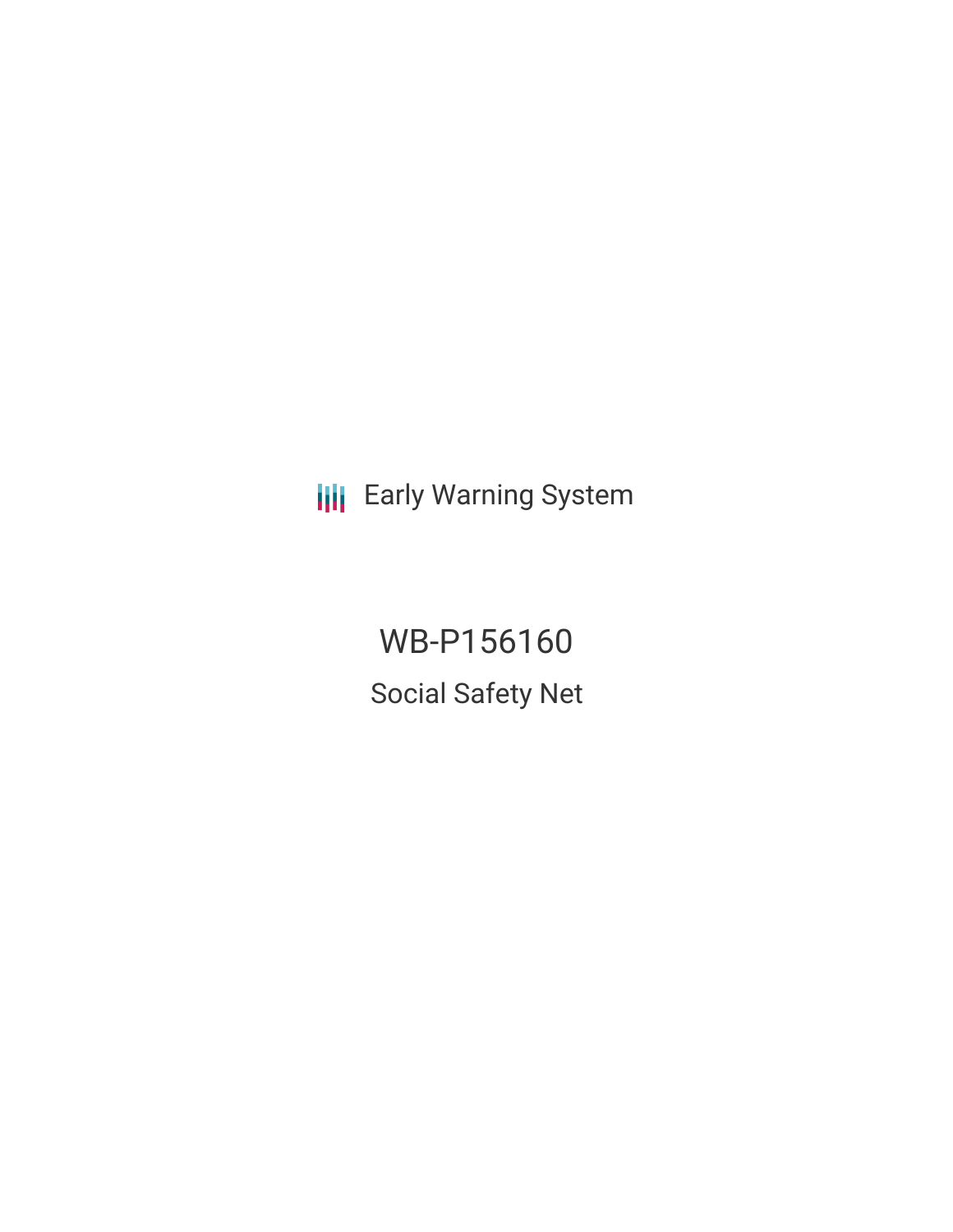

## **Quick Facts**

| <b>Countries</b>              | Senegal                     |
|-------------------------------|-----------------------------|
| <b>Financial Institutions</b> | World Bank (WB)             |
| <b>Status</b>                 | Active                      |
| <b>Bank Risk Rating</b>       | C                           |
| <b>Voting Date</b>            | 2016-08-24                  |
| <b>Borrower</b>               | Government of Senegal       |
| <b>Sectors</b>                | <b>Education and Health</b> |
| <b>Project Cost (USD)</b>     | $$11.05$ million            |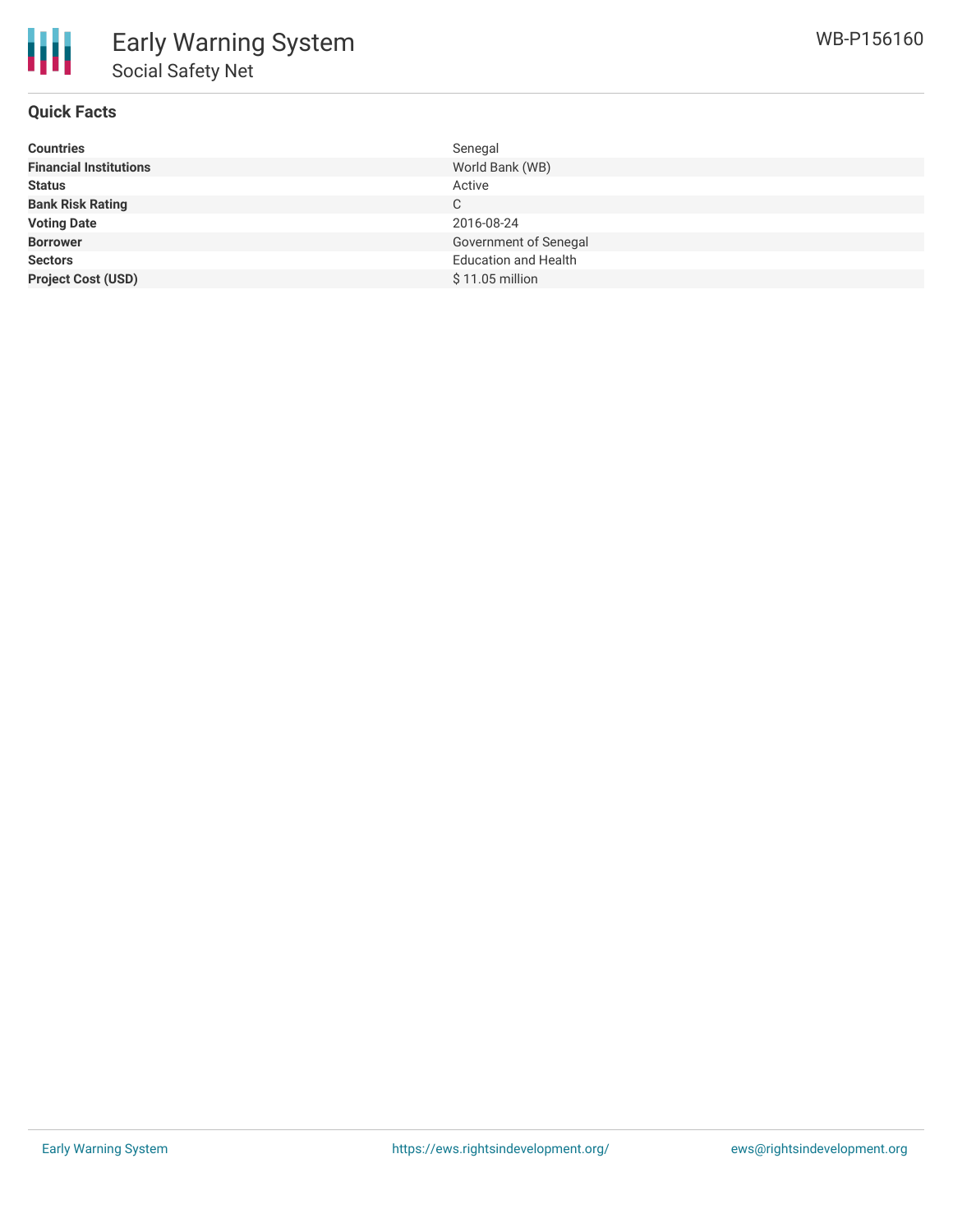

#### **Project Description**

The objectives of the Social Safety Net Project are to support the establishment of building blocks for the social safety net system and to provide targeted cash transfers to poor and vulnerable households. The Additional Financing (AF) aims to scale up the existing project and strengthen the foundations it has established for the social protection system (through a national registry and a nationwide conditional cash transfer program that reaches all localities). It will also introduce adaptive elements in the social protection system to make poor households more resilient to shocks, including the design of procedures to scale up support in times of regular shocks and to promote greater resilience and productive capacity among the poorest, as well as the temporary expansion of transfer programs for households affected by shocks (temporary transfers), the preferential inclusion of poor households in existing resilience programs, the provision of activities to promote behavioral changes necessary to improve resilience, and the provision of one-off monetary transfers to promote the adoption of good productive practices among target households.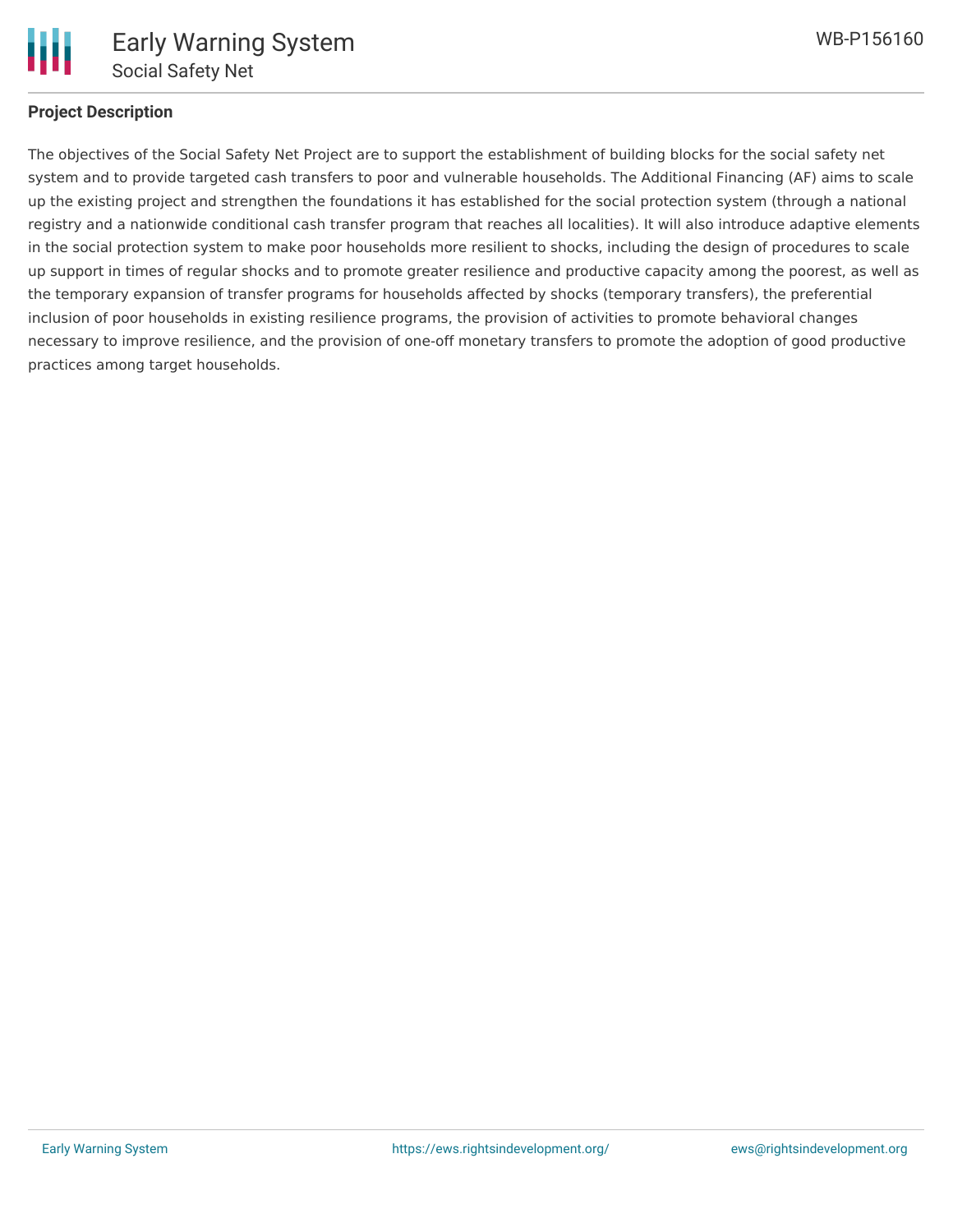

## **Investment Description**

World Bank (WB)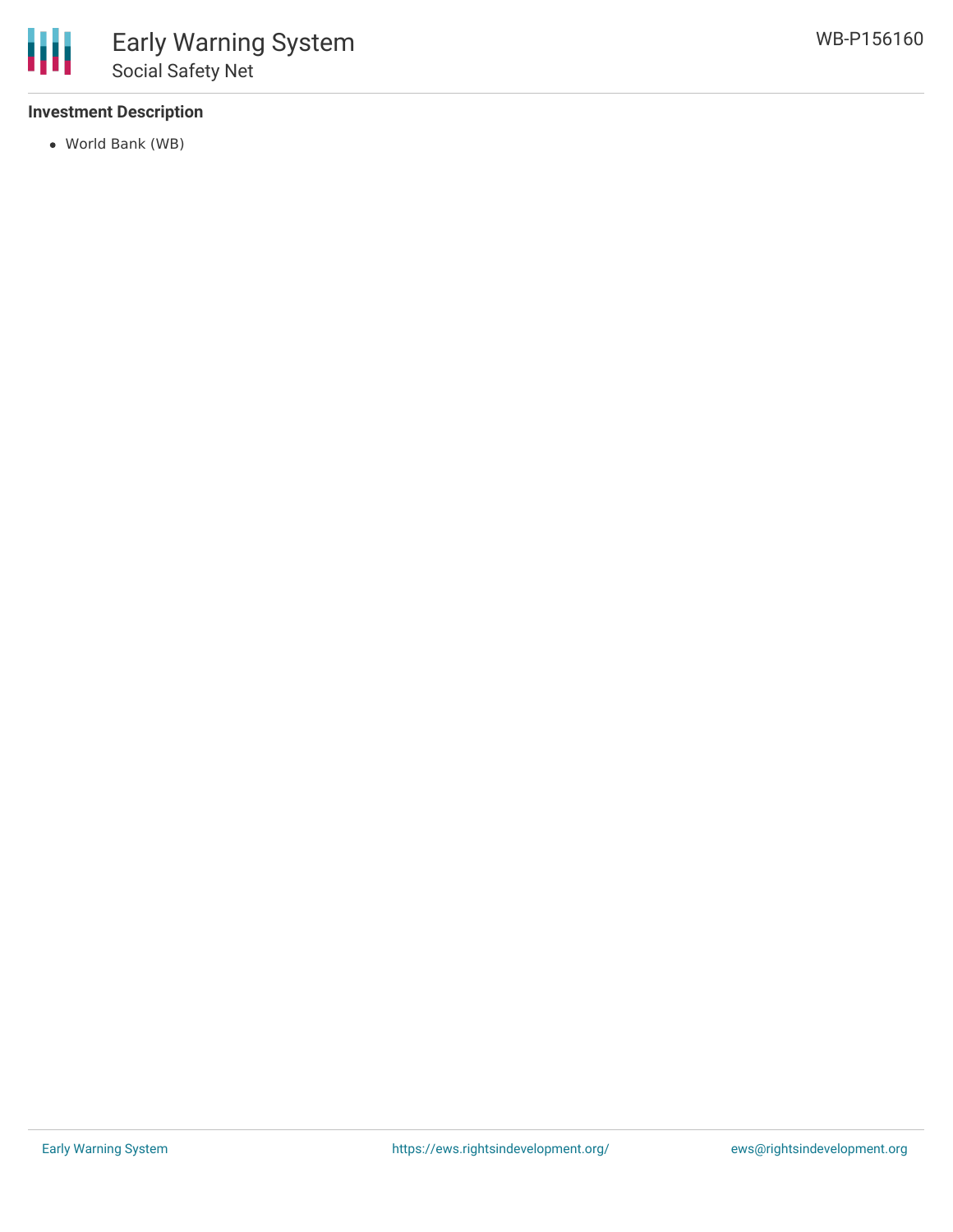

# **Contact Information**

Name: Délégation Générale à la Protection Sociale et la Solidarité Nationale Contact: Anta Sarr Diacko Title: DéIégué Général Email: courrier@dgpsn.sn

Name: Government of Senegal Contact: Dieng Title: Directeur de la Cooperation Economique et Financiere Email: abdoulayemadior@gmail.com

## ACCOUNTABILITY MECHANISM OF WORLD BANK

The World Bank Inspection Panel is the independent complaint mechanism and fact-finding body for people who believe they are likely to be, or have been, adversely affected by a World Bank-financed project. If you submit a complaint to the Inspection Panel, they may investigate to assess whether the World Bank is following its own policies and procedures for preventing harm to people or the environment. You can contact the Inspection Panel or submit a complaint by emailing ipanel@worldbank.org. You can learn more about the Inspection Panel and how to file a complaint at: http://ewebapps.worldbank.org/apps/ip/Pages/Home.aspx.